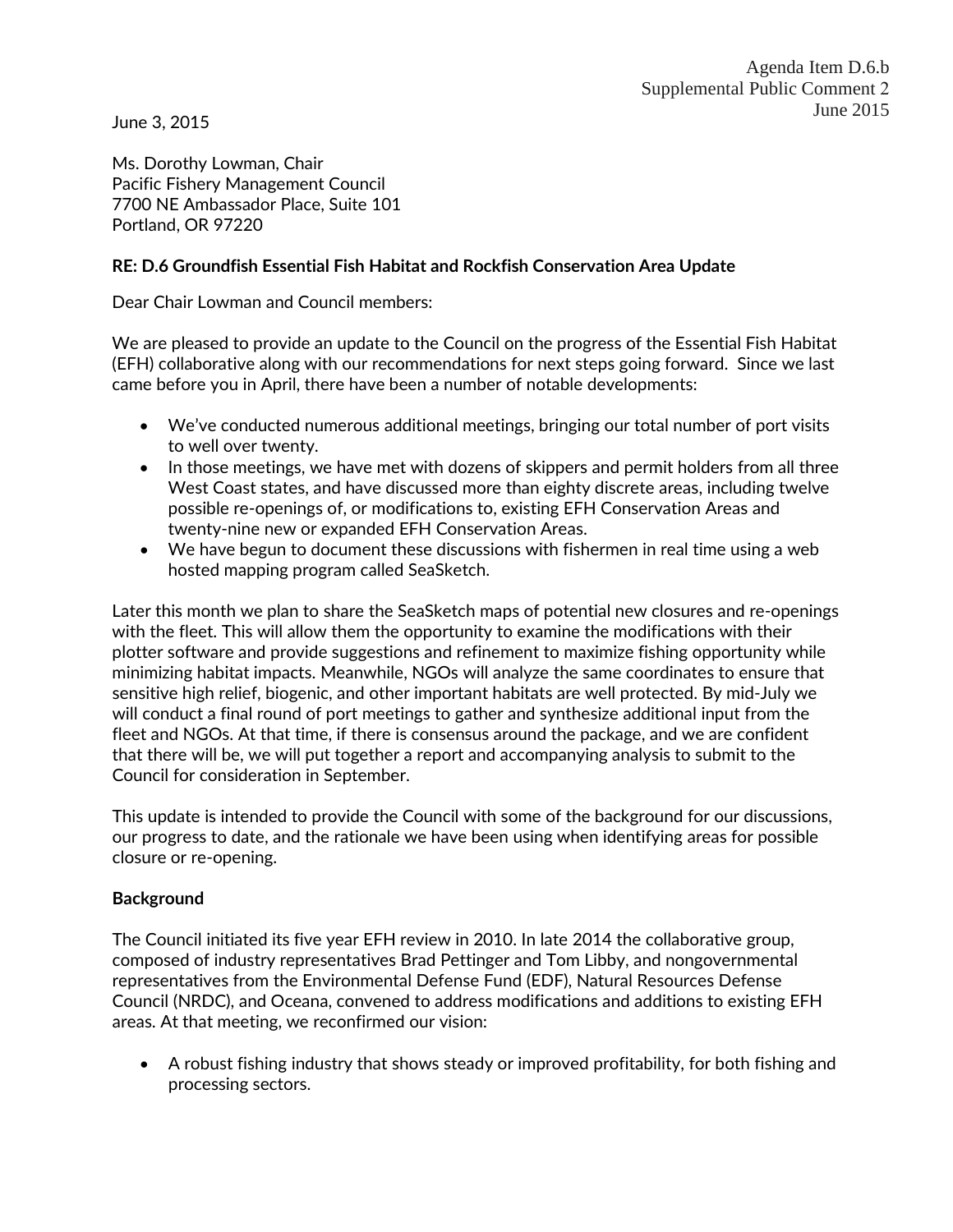#### Ms. Dorothy Lowman, PFMC Essential Fish Habitat and Rockfish Conservation Area Update Page 2 of 3

- Stable regulations, with minimal controversy and litigation, so as to allow for long-term planning and innovation by industry.
- Intact groundfish fishing communities along the West Coast, and enough new entrants to keep the industry viable into the next generation.
- Healthy population levels and age structures (including abundant old fish) in target and non-target species.
- Resilient benthic ocean ecosystems, with high biodiversity, functioning food webs, and minimal substrate disturbance or damage to sensitive organisms.

These goals have guided our discussions. Specifically, the collaborative effort has focused on minimizing the socioeconomic impact to the trawl fleet (and in fact improving fishing opportunities) while advocating for additional protection of areas known to contain habitat features that are particularly sensitive to bottom trawl impacts. These features include hard substrate, biogenic habitats (*i.e*., coral and sponge communities), submarine canyons, ridges, banks, and escarpments. We have also sought to bring fishermen's data and knowledge into the system to help identify and protect previously unknown features, and to carefully modify existing closures so as to increase fishing opportunity without habitat impacts.

Since December 2014, the collaborative group has met with trawl fishermen from Monterey to Astoria, whose knowledge spans the entire West Coast. At the first and second meetings in these ports, we introduced the concept of a collaborative approach to establishing additional EFH Conservation Areas and the re-opening of existing EFH Conservation Areas as well as the Rockfish Conservation Area (RCA). Specifically, we asked fishermen about the areas in which they tow for groundfish or shrimp, and where they fished historically in areas that are now closed. In many cases, fishermen shared plotter data so we could view tow tracks vis-à-vis relevant habitat features. We also discussed the accuracy of the habitat data on which we relied in proposing additional EFH Conservation Areas. Where fishing effort overlapped with habitat features, the group discussed areas for compromise. At the third meeting in each of these ports, we documented both proposed additions and re-openings of existing EFH Conservation Areas.

We are using SeaSketch to capture proposed additions and re-openings in real time during port meetings. SeaSketch is a mapping tool that allows users to share views of maps, post file uploads to discussion forums, and provide explanatory text. $^{\rm 1}$  $^{\rm 1}$  $^{\rm 1}$  It also allows users to highlight specific base layers, such as nautical charts, as well as tailored data layers, such as existing EFH Conservation Areas, RCA, coral and sponge hotspots and fishing effort.

# **The Role of the Collaborative Effort in Future Council Action**

At the April 2015 meeting, the Council decided on the scope of actions, subject areas, and management measures to be included in a Fishery Management Plan or regulatory amendment for matters related to EFH and fishing area modifications. The scope includes further evaluation of potential adverse effects of fishing activities, and minimization of those effects to the extent practicable. It also includes comprehensive trawl RCA adjustments.

<span id="page-1-0"></span><sup>1</sup> *See* [http://www.seasketch.org/home.html.](http://www.seasketch.org/home.html)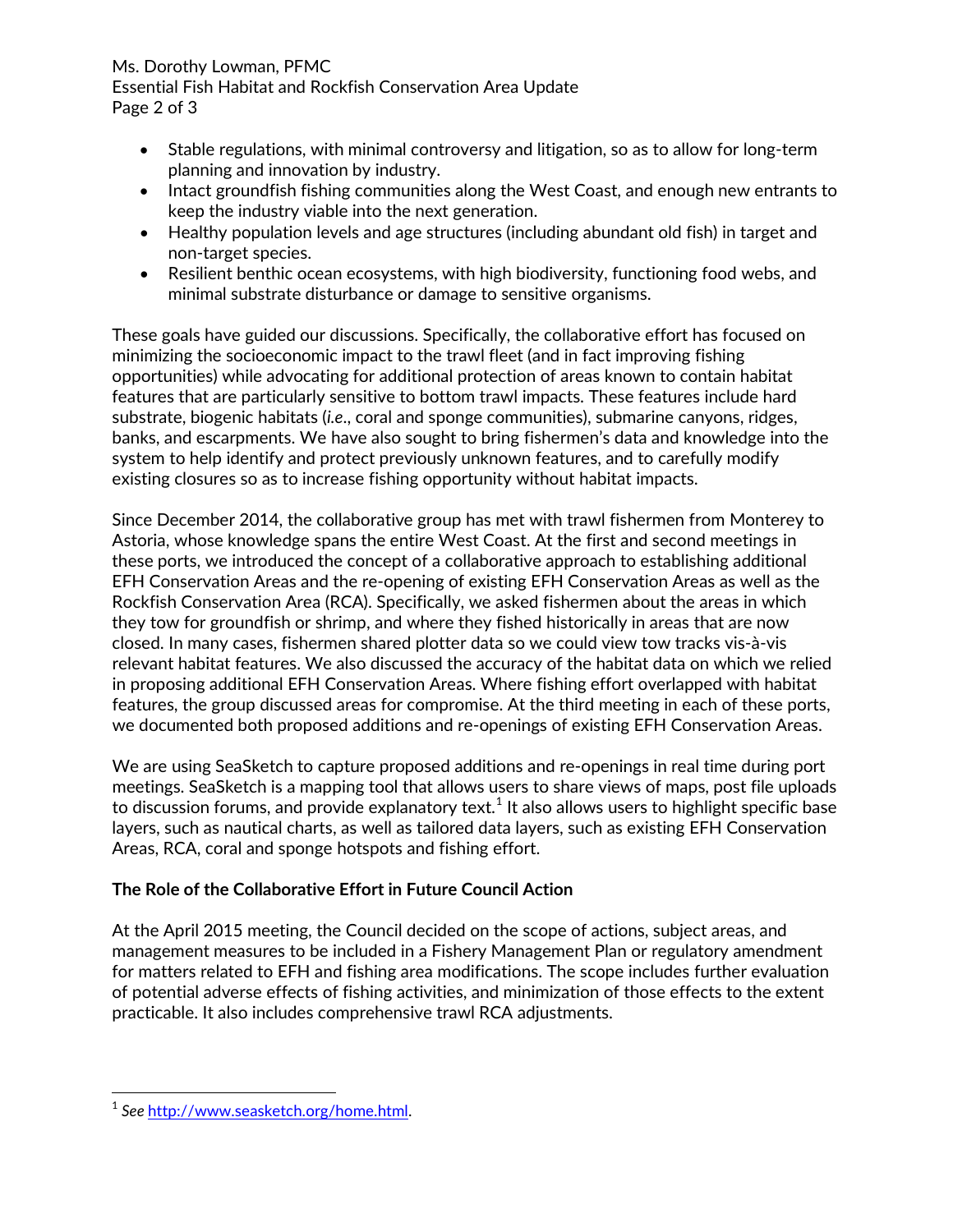Ms. Dorothy Lowman, PFMC Essential Fish Habitat and Rockfish Conservation Area Update Page 3 of 3

In June we will share the latitude and longitude coordinates captured through SeaSketch, along with descriptions of port discussions leading to those proposed closures or re-openings, with the trawl fleet. These coordinates represent twelve possible re-openings of, or boundary modifications to, existing EFH Conservation Areas, and twenty-nine possible new or expanded EFH Conservation Areas. In mid-July we will meet again with industry representatives in all five northern ports to synthesize feedback from both the trawl fleet and conservation groups. We will finalize our proposed package for submission to the Council by the advanced briefing book deadline for the September meeting.

The final package that we plan to submit to the Council should be considered as a stand-alone alternative, rather than as the raw material for the creation of different alternatives. This is important not only to achieve the goals developed by the collaborative group, but also because it reduces the amount of pre-analysis required from the Project Team before the September meeting. Furthermore, this approach is consistent with the April Council action which instructed the Project Team to leave a placeholder for the collaborative package in its draft range of alternatives.

We look forward to sharing our progress and continuing to work with the Council.

Seth Atkinson Staff Attorney, Oceans Program Natural Resources Defense Council

Brad Pettinger **Director** Oregon Trawl Commission

Tom Libby Corporate Manager Special Projects California Shellfish Co., Inc.

Shems Jud Oceans Program Deputy Regional Director, Pacific Coast Environmental Defense Fund

Mariel Combs Pacific Counsel Oceana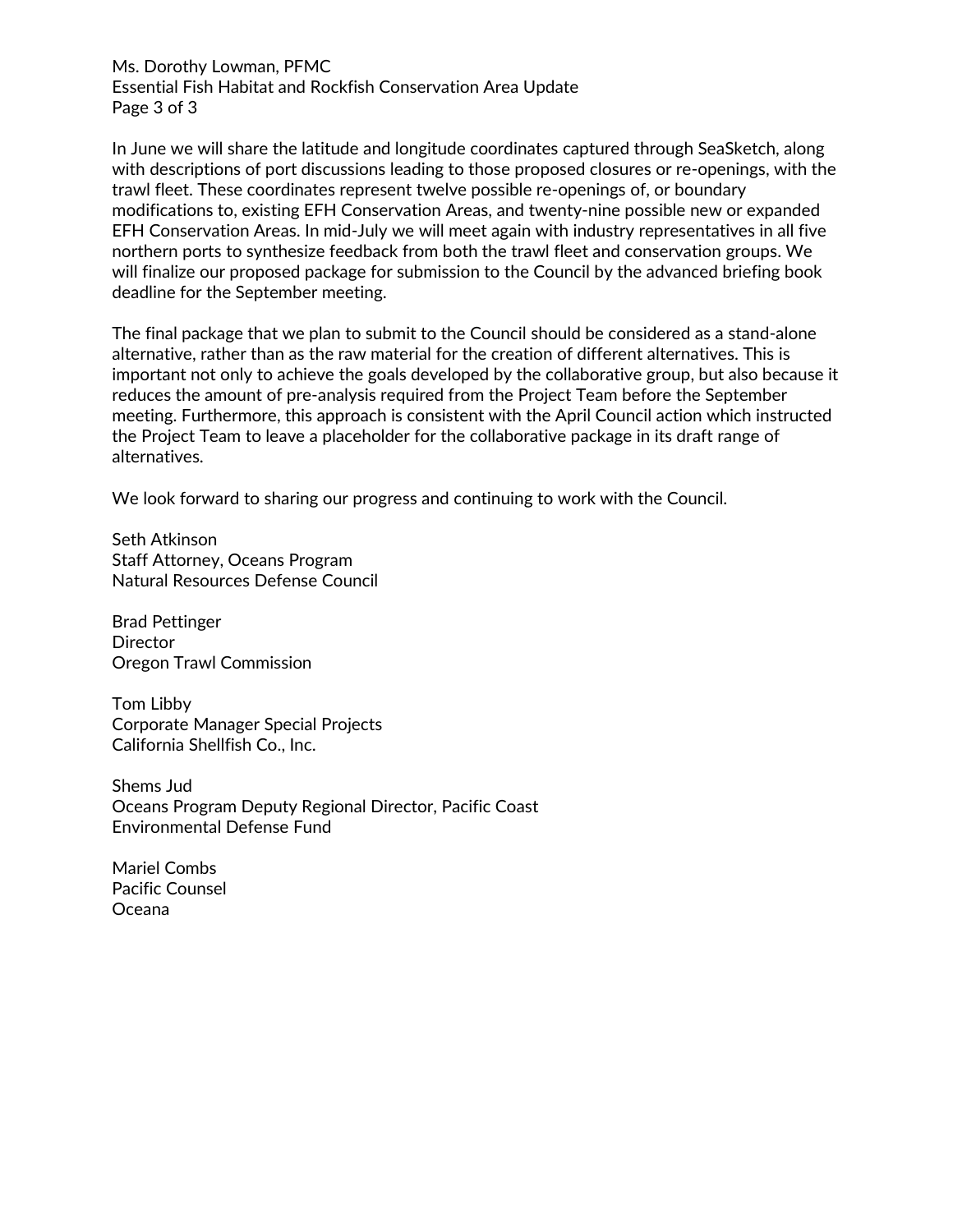From: **[tithonia65@gmail.com](mailto:tithonia65@gmail.com)** [<tithonia65@gmail.com>](mailto:tithonia65@gmail.com) Date: Sat, May 30, 2015 at 8:45 AM Subject: Protect pacific groundfish and deepwater ocean habitat To: [pfmc.comments@noaa.gov](mailto:pfmc.comments@noaa.gov)

Dear Chair Loman and Council Members,

As an American citizen who loves sea life and will soon move to the West Coast. Thank you for your past work to protect ocean habitat, including the recently concluded five-year review of Essential Fish Habitat for groundfish. The Council is now well positioned to find many win-win possibilities for habitat protection and the fishing economy, thanks to a stakeholder-driven process in the five-year review along with ongoing collaborative discussions between fishermen and conservation advocates.

In considering the upcoming amendment to the management plan for groundfish, I urge the Council to advance the following:

- Closure to bottom trawling of the deepwater areas (beyond 3,500 meters) off California south of the Mendocino Ridge.
- A coastwide scope for potential changes to the groundfish management plan.
- Potential designation of new Essential Fish Habitat (EFH).
- Potential creation of new EFH Conservation Areas or adjustment of current EFH Conservation Areas.
- Inclusion of all remaining stakeholder proposals as potential alternatives.
- Adjustment of area-based management measures such as the Rockfish Conservation Area to improve fishing while also protecting habitat.
- Measures to address bottom contact by midwater trawl fishing gear.
- Designation of key prey species of groundfish.

Healthy marine habitats ensure a sustainable supply of fish for commercial and recreational fisheries. But these essential places—which contain deep-sea corals, sponges, and seamounts—can be damaged by fishing gear such as bottom trawls. I urge the Council to move habitat protection forward and seek a broad set of solutions for fishing communities and a healthy ocean.

Thank you for your time,

Lynda Goin 304 Calle Florista Las Cruces NM 88005 United States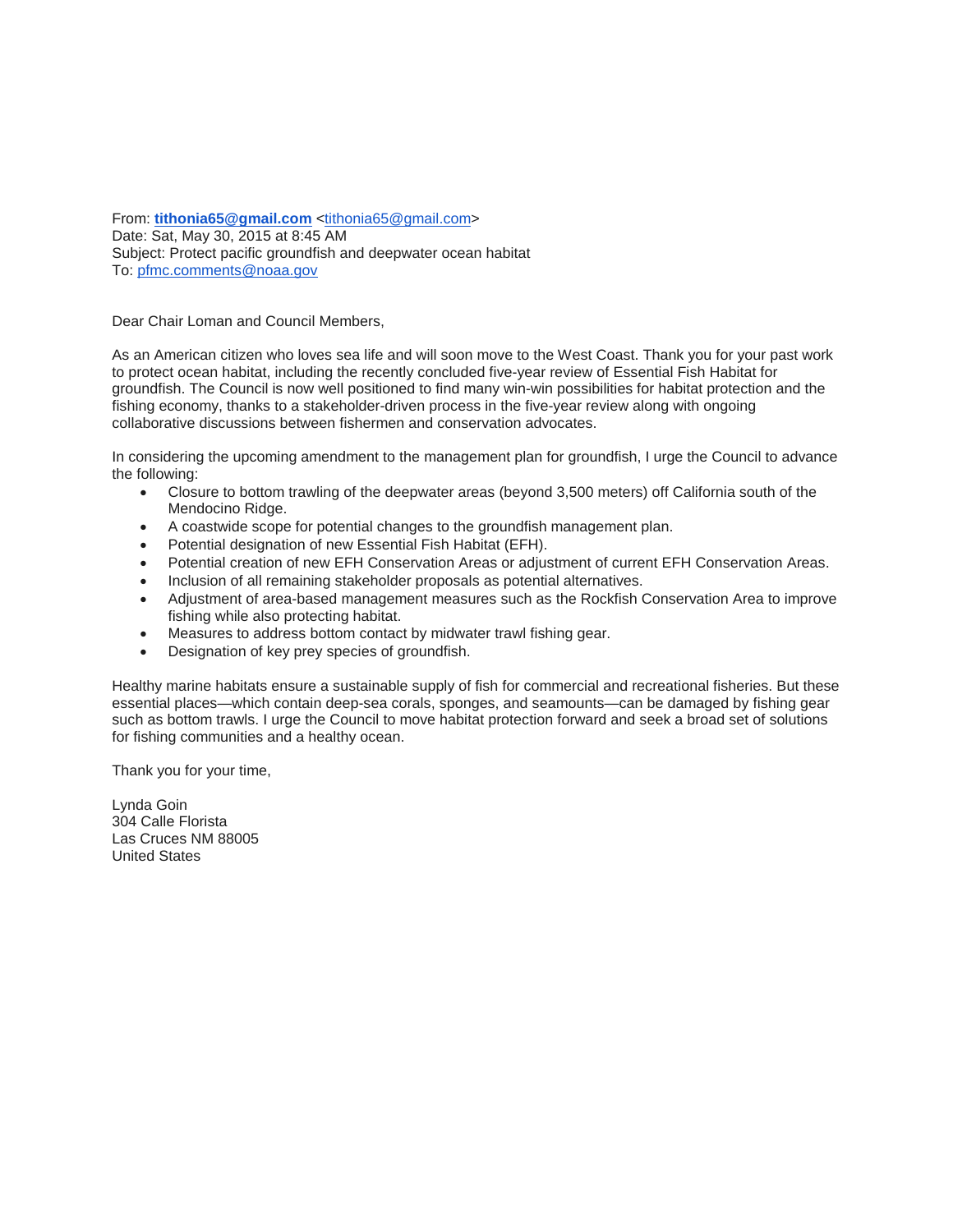

111 St. Columbia St., Sance Lot Portland, OR 97202 111 SW Columbia St, Suite 200

June 3, 2015

Dorothy Lowman, Chair Pacific Fishery Management Council 1100 NE Ambassador Place, #101 Portland, OR 97220

# **RE: Agenda Item D.6 (Groundfish Essential Fish Habitat and Rockfish Conservation Area Update)**

Dear Chair Lowman and Council Members,

We write in response to the Pacific Fishery Management Council's (Council) April motion regarding groundfish essential fish habitat (EFH) and area modifications. Specifically, we would like to offer comments on Magnuson Stevens Fishery Conservation and Management Act (MSA) authority for enacting protections for areas beyond 3,500 meters in depth as addressed in item 3 of the Council's April motion.<sup>1</sup> For this meeting, we request the Council confirm that the scope of this comprehensive action will include alternatives for a bottom trawl closure for waters beyond 3,500 meters in depth. Further, we request the Council direct the Plan Amendment Team to develop alternatives utilizing appropriate MSA authorities as outlined below, for consideration in September when the range of alternatives is scheduled to be selected.

In its April motion, the Council specified a set of issues to be retained in the scope of action for a future fishery management plan (FMP) amendment addressing groundfish EFH, area modifications, and related habitat matters. According to the motion, protection of waters beyond 3,500 meters is included in the set of issues to be considered by the Council as it develops its range of alternatives for this action. Also in its motion, the Council requested that NOAA Fisheries identify appropriate authorities for promulgation of regulations to implement the various conservation and management measures to be included in this action, and report back on those authorities during the June meeting.

Below we provide detailed comments regarding protection of waters deeper than 3,500 meters, including:

- The Council's longstanding authority and mandate to protect the marine ecosystem.
- Other potential MSA authorities available for protection of the deep.
- Prior Council and National Oceanic and Atmospheric Administration Fisheries Service (NOAA Fisheries) action relative to protection of the deep.
- Rationale and justification for protection of the deep.

The Council deserves credit for its willingness to look beyond simply fulfilling existing legal mandates through this habitat amendment and to seek proactive, precautionary, and ecosystembased habitat protections, such as its past efforts to prohibit bottom trawling in areas that had not

<sup>&</sup>lt;sup>1</sup> PFMC. April 2015[. Motion regarding Groundfish EFH and Area Modifications.](http://www.pcouncil.org/wp-content/uploads/2015/04/E5_CouncilAction_Apr2015.pdf)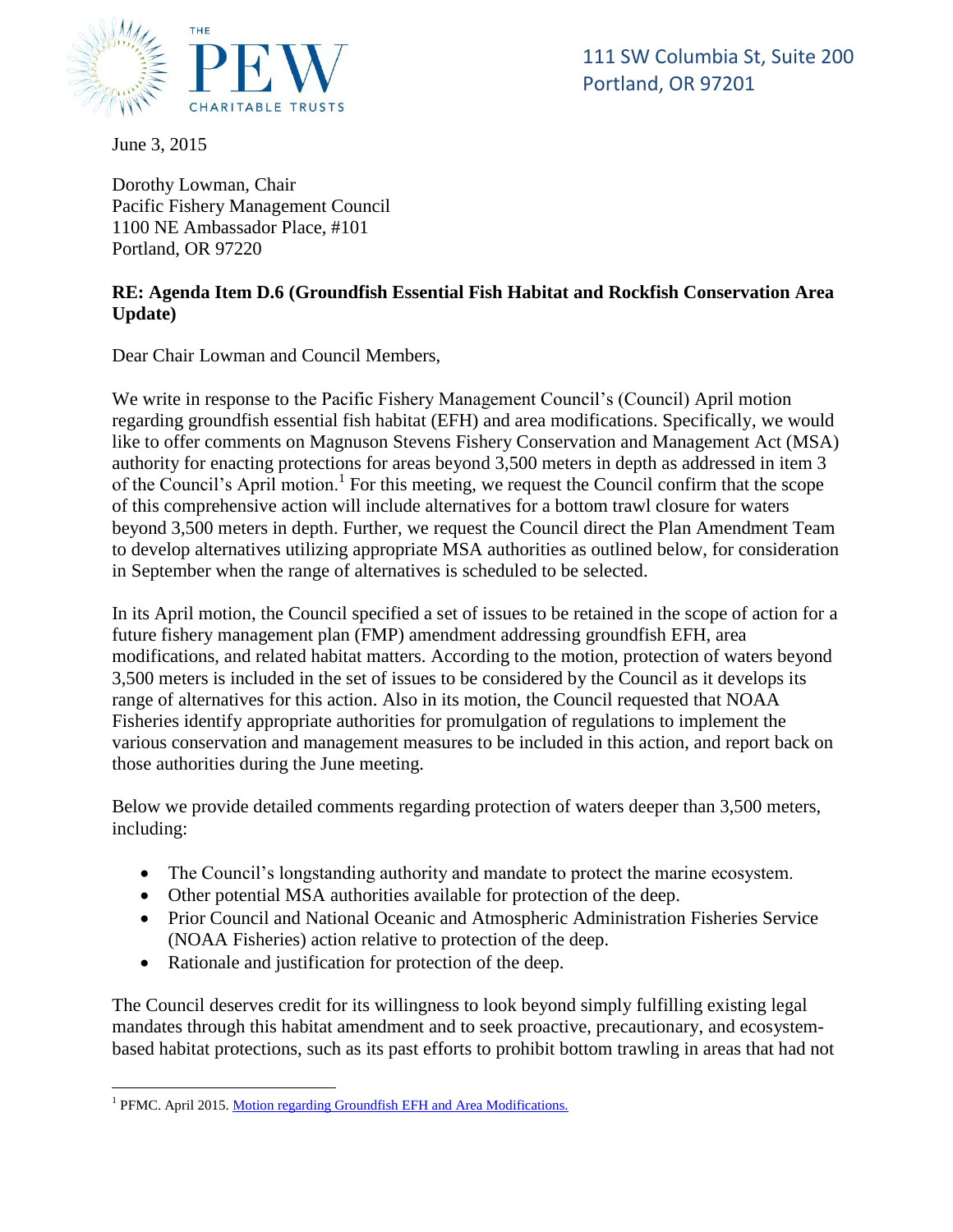been previously fished.<sup>2</sup> Through the current EFH review process, the Council's deliberative, stakeholder-driven approach to conserving ecologically sensitive habitat presents another opportunity to make significant strides in this direction. Extending the bottom trawl closure to the boundary of the Exclusive Economic Zone (EEZ) is important not just for the protection of deep sea corals (DSC) and other structure forming invertebrates beyond 3,500 meters in depth, but to ensure that the full range of potential impacts to these unexplored and pristine habitats are analyzed prior to the Council authorizing bottom trawl activity in the area.

# **Longstanding MSA Authority**

The statutory authority for enacting habitat protections and related conservation measures in this fragile portion of the ecosystem has long been available in the MSA. Specifically, the "conservation and management" called for in the very title of the law is defined broadly to include measures to "rebuild, restore, or maintain….any fishery resource *and the marine environment*" (emphasis added) and is intended to assure that adverse effects are avoided.<sup>3</sup> Furthermore, the "fishery resources" referred to in the definition of conservation and management are also defined in the MSA to include "any species of fish, and *any habitat of fish*" (emphasis added). $4$ 

Through the MSA's clear and explicit definition of the terms "conservation and management" and "fishery resources," Councils are given the unequivocal authority to enact precautionary conservation measures for unfished areas such as waters beyond 3,500 meters. Indeed, not only are Councils given the authority to do so, but conservation and management of U.S. fishery resources is the first and primary purpose of the MSA itself.<sup>5</sup>

# **Other non-EFH Authorities**

In addition to the existing prior authority contained in the MSA at the time of Amendment 19 to the Groundfish FMP, each of the following non-EFH authorities could also be utilized to protect waters beyond 3,500 meters in depth by extending the trawl closure to the boundary of the EEZ. At this time we do not have a specific recommendation on which authority is most appropriate, but rather provide our comments regarding the applicability of each.

# **Section 303(b)(2)(A)**

This section of the MSA explicitly states that Councils have the authority to:

"*designate zones where, and periods when, fishing shall be limited, or shall not be permitted, or shall be permitted only by specified types of fishing vessels or with specified types and quantities of fishing gear"*

 $\overline{a}$ <sup>2</sup> See PFMC, **Amendment 19 Final EIS**, December 2005, page ix

<sup>3</sup> 16 U.S.C. § 1802 (5) 4 16 U.S.C. § 1802 (15)

<sup>5</sup> 16 U.S.C. § 1801 (b)(1)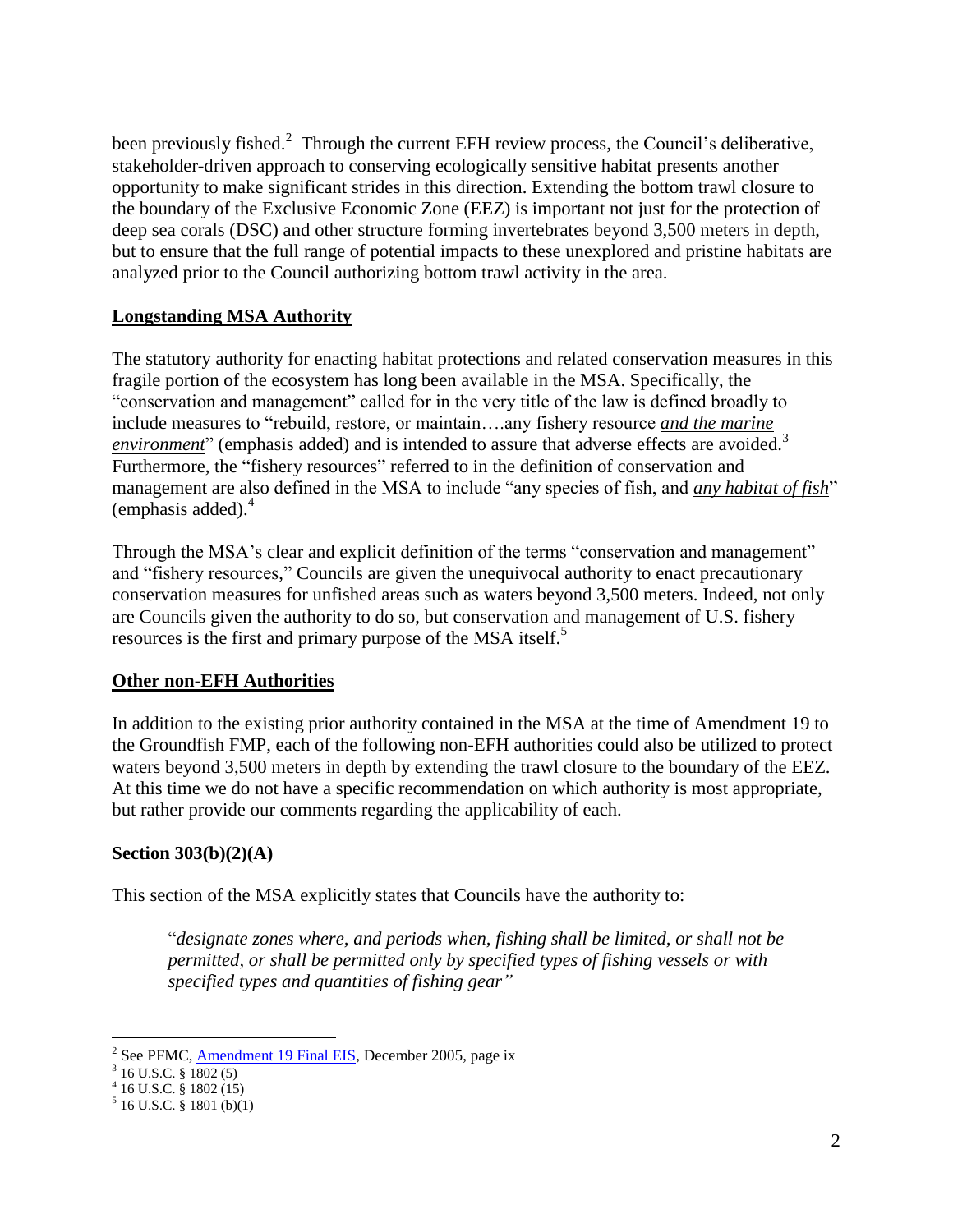Of the three authorities discussed here, this section of the MSA most concisely describes what this proposed conservation measure is intended to do: designate a zone (waters deeper than 3,500 meters) where a certain gear type (bottom trawl) is not permitted. Closures enacted under this section of the MSA need not relate specifically to the protection of DSC, as in Section 303(b)(2)(B). As to the purpose and need for taking such an action, we suggest that it is linked directly to the primary purpose of the MSA; "to conserve and manage the fishery resources found off the coasts of the United States."<sup>6</sup> Rather than linking this action to the protection of DSC specifically, this authority can be used to implement a precautionary approach to waters beyond 3,500 meters to ensure that the potential impacts of any proposed bottom trawl activities in the area is fully analyzed prior to being authorized.

#### **Section 303(b)(2)(B)**

This section of the MSA is a subset of Section  $303(b)(2)(A)$  discussed above, and gives Councils the authority to:

*"designate such zones in areas where deep sea corals are identified under section 408, to protect deep sea corals from physical damage from fishing gear or to prevent loss or damage to such fishing gear from interactions with deep sea corals, after considering long-term sustainable uses of fishery resources in such areas"*

This authority is specific to the protection of DSC, and requires that DSC areas be identified through Section 408 of the MSA, the Deep Sea Coral Research and Technology Program (DSCRTP). <sup>7</sup> Moreover, and consistent with the specifics of the area in question here, NOAA Fisheries guidance to regional councils outlines that "DSC zones and protective measures may be adopted even if there are no vessels currently fishing at or near the areas..," and also that areas identified for protective measures should be identified on a case-by-case basis considering among other things "the likelihood of occurrence of DSC in un-surveyed areas based on the results of coral habitat suitability models...."<sup>8</sup> Indeed, DSC have been determined to likely occur within waters beyond 3,500 meters in depth according to a recent peer-reviewed habitat suitability model.<sup>9</sup> DSC have also been identified in the area according to the most recent report to Congress of the DSCRTP.<sup>10</sup>

 $6$  16 U.S.C. § 1801 (b)(1)

<sup>7</sup> 16 U.S.C. § 1884

<sup>&</sup>lt;sup>8</sup> NOAA Fisheries. 2014. Memorandum from the Office of Habitat Conservation to Regional Fishery Management Councils [regarding the MSA Deep Sea Coral Discretionary Authority](http://www.npfmc.org/wp-content/PDFdocuments/CM/cm062014/DeepSeaCorals.pdf)

<sup>&</sup>lt;sup>9</sup> Guinotte, J.M. and A.J. Davies (2012), [Predicted deep-sea coral habitat suitability for the](http://www.marine-conservation.org/media/filer_public/2013/03/21/guinotte_davies_2012_small.pdf) U.S. West Coast, Report to NOAA-NMFS. P. 46 (which documents *Scleractinian* corals at approximately 4,000 meters in waters near Davidson Seamount)

<sup>&</sup>lt;sup>10</sup> NOAA Fisheries. April 2014. [Deep Sea Coral Research & Technology Program 2014 Report to Congress.](http://www.habitat.noaa.gov/pdf/FINAL_DSCRtC_4_17_2014_Interactive.pdf) p. 36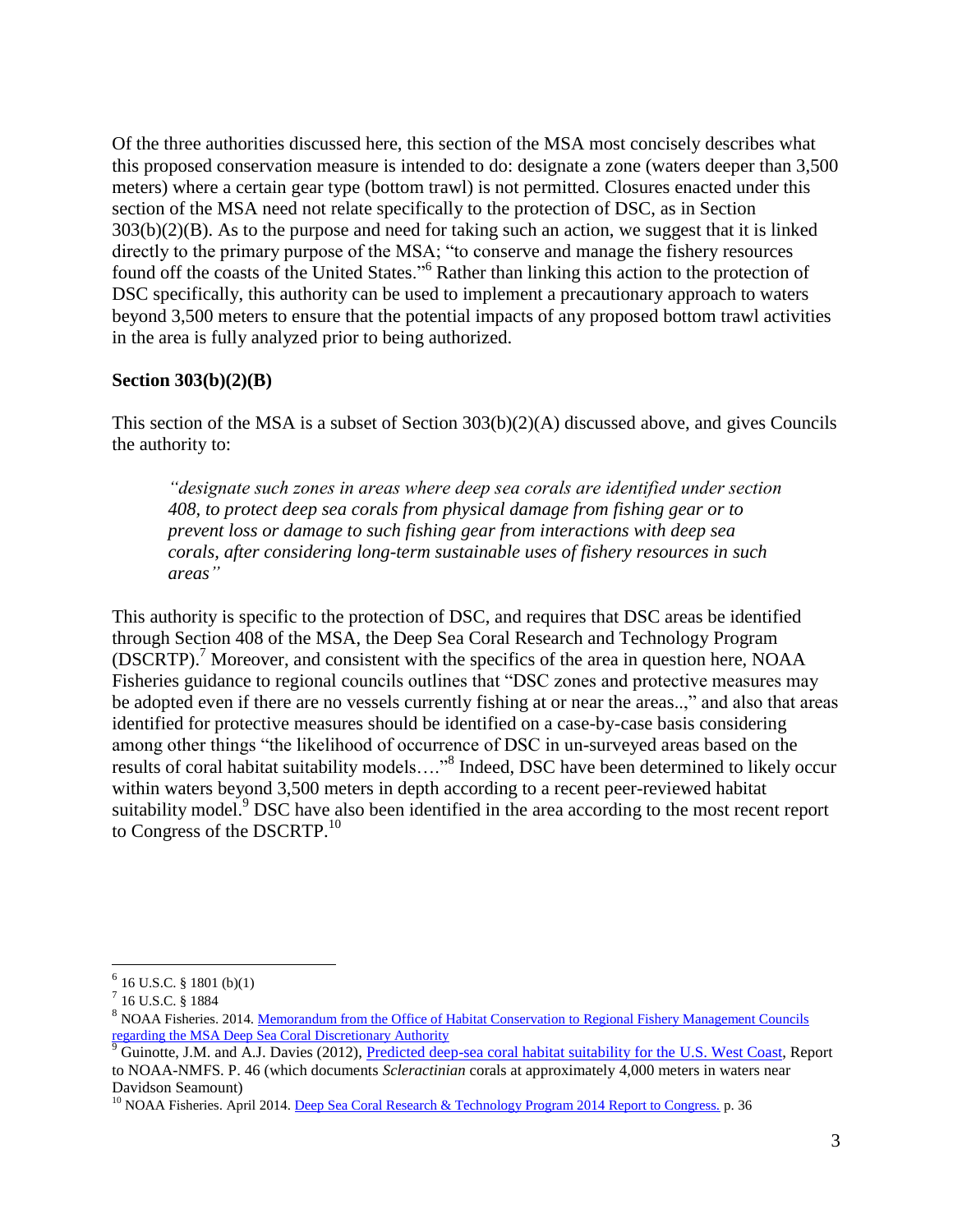

**Figure 1: NOAA Fisheries decision flow chart illustrating "NOAA's precautionary approach to manage bottom-tending gear, especially mobile bottom-tending gear and other adverse impacts of fishing on deep-sea coral and sponge ecosystems, as described in NOAA's Strategic Plan for Deep-Sea Coral and Sponge Ecosystems." <sup>11</sup> (Emphasis Added)**

In its guidance to Councils regarding the protection of DSC and the "precautionary approach to manage bottom-tending gear", NOAA Fisheries outlines a decision flow chart (see Figure 1 above) that illustrates how to appropriately protect "inadequately surveyed areas." As can be seen in Figure 1, for inadequately surveyed areas where bottom tending gear is allowed, but has not been used, NOAA Fisheries recommends that Councils close such areas to bottom tending gear as a precautionary measure to "freeze the footprint."<sup>12</sup>

This provision clearly gives Councils the authority to protect DSC as identified through the DSCRTP, as well as habitat suitable to DSC as identified through peer-reviewed models, along with adequate buffers to cover adjacent areas. So regardless of whether the Council and NOAA Fisheries consider those waters deeper than 3,500 meters to be adequately or inadequately surveyed with respect to the presence/absence of DSC, the policy guidance remains the same: establish protections from mobile bottom tending gear such as bottom trawls.

<sup>&</sup>lt;sup>11</sup> NOAA Fisheries. 2014. Memorandum from the Office of Habitat Conservation to Regional Fishery Management Councils [regarding the MSA Deep Sea Coral Discretionary Authority](http://www.npfmc.org/wp-content/PDFdocuments/CM/cm062014/DeepSeaCorals.pdf)

 $\frac{12}{12}$  Ibid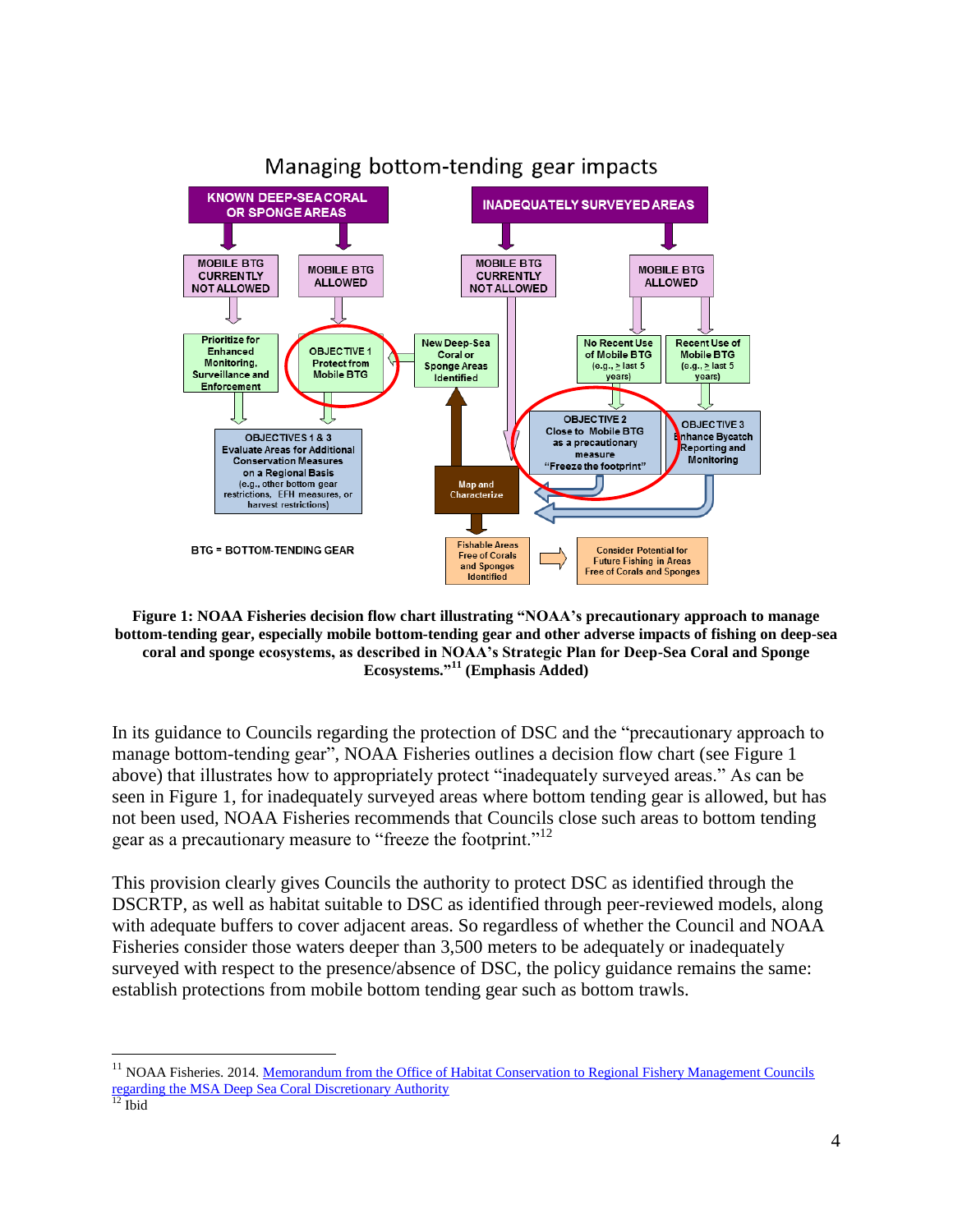### **Section 303(b)(12)**

This section of the MSA authorizes fishery management plans to:

*"include management measures in the plan to conserve target and non-target species and habitats, considering the variety of ecological factors affecting fishery populations"*

This authority enables Councils to take actions to conserve the broader ecosystem, and is not specific to temporal and/or spatial management measures, nor is it specific to the conservation of DSC. Because this authority is broadly defined to include conservation of the larger marine ecosystem, it is consistent with the precautionary nature of extending the existing bottom trawl closure to the boundary of the EEZ. We know that there are sensitive and ecologically important benthic habitats at depths greater than 3,500 meters, and we know that there are "fish<sup>13</sup>" at those depths, including both DSC and grenadier, an ecosystem component species in the Council's groundfish FMP. Clearly the Council is authorized, through this provision of the MSA, to proactively ensure that fishing activity, and specifically bottom trawling, does not negatively impact these marine resources.

#### **Prior Council Action**

The Council's intent in Amendment 19 to the Groundfish FMP was to include water beyond 3,500 meters in depth in a bottom trawl closure extending from the 700 fathom line to the edge of the EEZ.<sup>14</sup> Unfortunately NOAA Fisheries did not implement this closure beyond the seaward depth limit of groundfish EFH (3,500 meters calculated based on the deepest observation of groundfish at 3,400 meters plus a precautionary 100 meter buffer).<sup>15</sup>

NOAA Fisheries' primary justification for not implementing the trawl closure beyond the 3500 meters depth contour was that in the view of the agency the Council's intent to protect areas not identified as EFH - but to do so under EFH authority - was not consistent with the MSA.<sup>16</sup> The agency also stated their interpretation that there were no other MSA authorities available at that time appropriate for protecting this as yet untrawled area.<sup>17</sup> As discussed above, we disagree with this finding and believe the authority has always been available.

NOAA Fisheries did recognize the merits of the Council's proposal by acknowledging that the seafloor beyond 3,500 meters in depth includes "hard bottom areas with biogenic habitats such as deep sea corals" and that "all or most of the deep sea environments are likely to be highly sensitive to impact, including very low levels of fishing effort (e.g., a single trawl). $18$ 

<sup>&</sup>lt;sup>13</sup> See 16 U.S.C. § 1802 (12). The MSA defines "fish" as finfish, mollusks, crustaceans and all other forms of marine animal and plant life other than marine mammals and birds.

<sup>&</sup>lt;sup>14</sup> See **Amendment 19 Final EIS**, December 2005, page ix

<sup>&</sup>lt;sup>15</sup> See NOAA Fisheries, **Amendment 19 Record of Decision**, March 2006, pp. 24-25

<sup>&</sup>lt;sup>16</sup> Ibid, at pp. 24-26

 $17$  Ibid, at pp. 24-26

 $18$  Ibid, at p. 25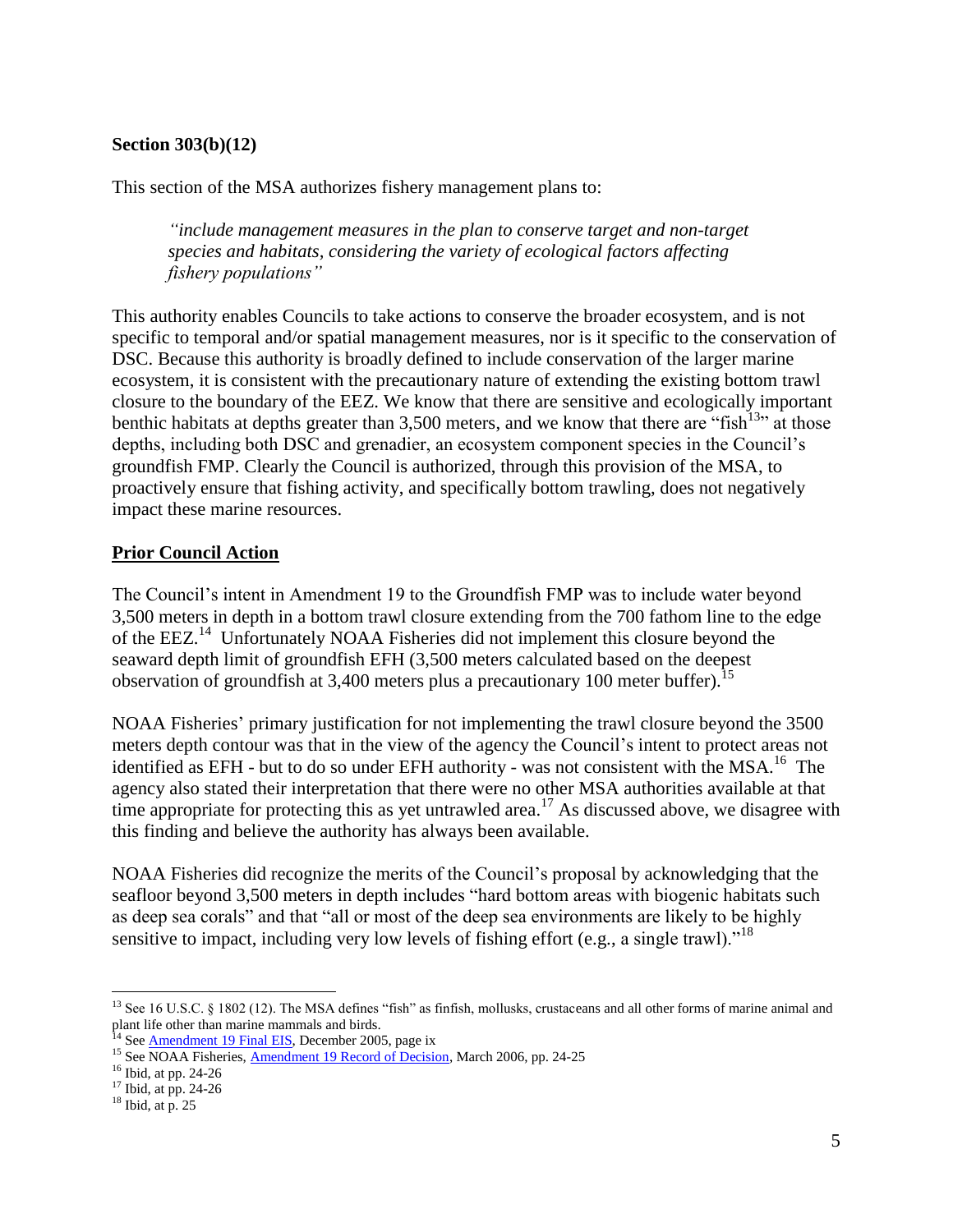In its Record of Decision, NOAA Fisheries indicated it was supportive of the type of ecosystembased and precautionary action the Council sought for waters beyond 3,500 meters deep.<sup>19</sup> NOAA Fisheries also stated their view that given appropriate authority it would authorize the measures, referring specifically to MSA re-authorization proposals submitted by the agency in 2005 which contained new authorities for "conservation and management measures applicable to fishery resources throughout the fishery ecosystem."<sup>20</sup>

We again point out that in fact sufficient and appropriate MSA authority already existed at the time of Amendment 19, including section 303(b)(2)(A), formerly 303(b)(2). Additionally, the other two provisions discussed above are consistent with the proposals detailed in the Record of Decision, and provide exactly the type of authority the agency indicated was needed in order to enact precautionary regulations relative to bottom trawl activity in the area.

### **Rationale and Justification**

We understand this agenda item is intended to identify appropriate MSA authorities for rulemaking relative to this comprehensive habitat amendment. However, we feel it is appropriate at this time to highlight some of the rationale and justification for the Council taking this precautionary action. We ask that the Council and the Plan Amendment Team include deepwater protections in the draft statements of purpose and need that will be prepared for the September meeting and that the information below will prove useful in that endeavor.

Almost twenty years ago, in its report to Congress, the Ecosystem Principles Advisory Panel (EPAP) articulated basic policies for implementing EBFM that included two key suggestions the Council can fulfill with the proposed expansion of bottom trawling closures beyond 3,500 meters deep: (1) proactively evaluate the effects of potential new fisheries in advance and (2) apply the precautionary approach.<sup>21</sup> Closing these areas to bottom trawling now will allow the Council the ability to carefully review any future use of that gear type in the area before it begins. Additionally, the EPAP further articulates the importance of habitat protection in its report for both target and non-target species. $^{22}$ 

This action is also consistent with national priorities and strategies articulated by NOAA Fisheries calling for increased protection of ocean habitat. The NOAA "Habitat Blueprint" includes a guiding principle that calls for managers to "Anticipate and address changes to coastal and ocean habitats due to environmental change; including development, climate, and other pressures."<sup>23</sup> Leading NOAA habitat scientists, in a briefing paper presented at the May 2013 Managing Our Nation's Fisheries conference, presented additional detail on a precautionary and ecosystem-based NOAA Fisheries vision for habitat protection that drew in part on this Habitat Blueprint:

 $\overline{a}$  $19$  Ibid, at p. 26

 $20$  Ibid, at p. 26

<sup>21</sup> See NOAA FISHERIES, "*[ECOSYSTEM-BASED FISHERY MANAGEMENT: A Report to Congress by the Ecosystem](http://www.nmfs.noaa.gov/sfa/EPAPrpt.pdf)  [Principles Advisory Panel](http://www.nmfs.noaa.gov/sfa/EPAPrpt.pdf)*", 1998, p. 1

 $^{22}$  Ibid, at p. 3

<sup>&</sup>lt;sup>23</sup> See NOAA 2012, "NOAA Habitat Blueprint", fact sheet, available at [http://www.habitat.noaa.gov/habitatblueprint/pdf/habitat\\_blueprint\\_factsheet.pdf](http://www.habitat.noaa.gov/habitatblueprint/pdf/habitat_blueprint_factsheet.pdf)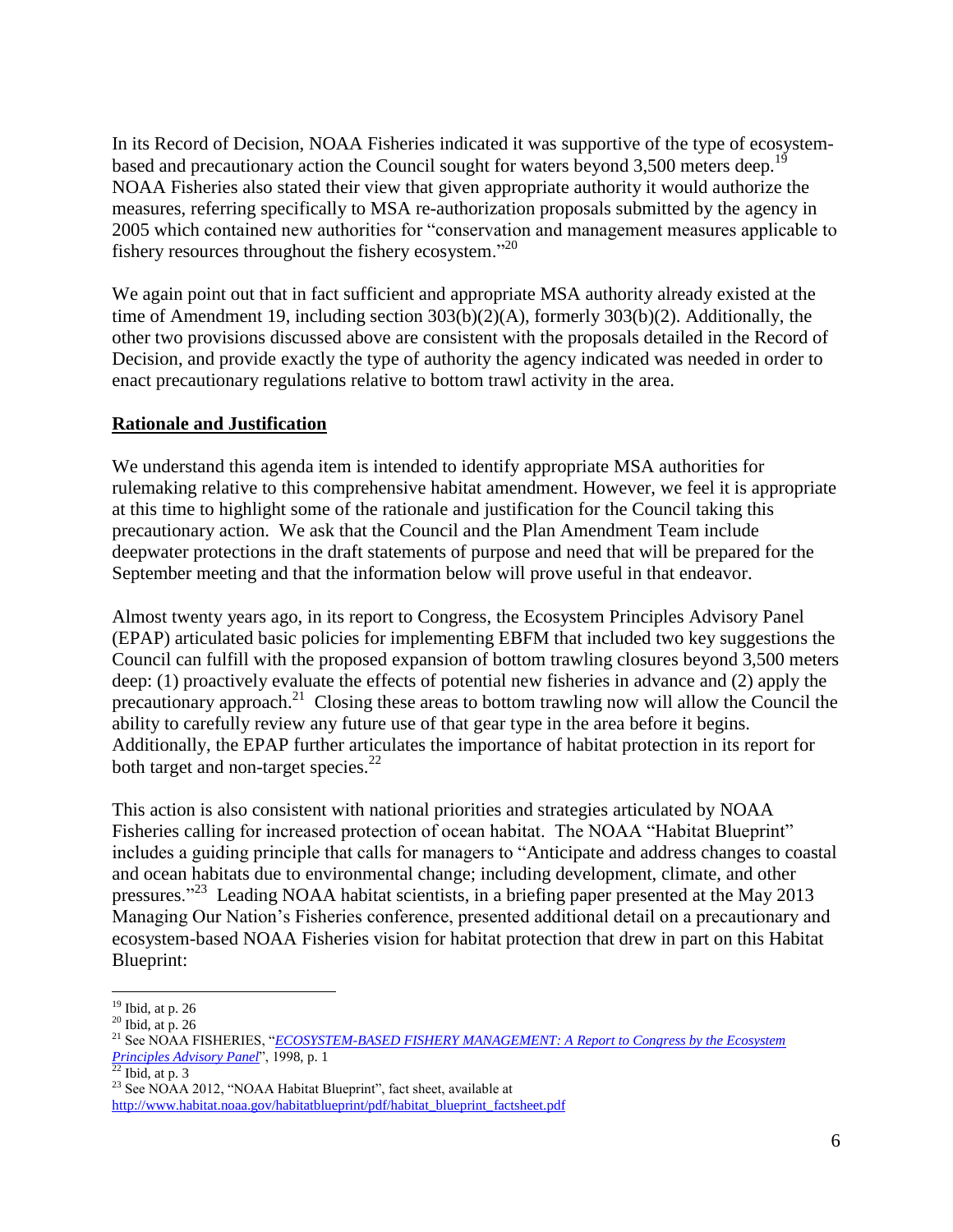*"In 2005, the U.S. Commission on Ocean Policy recommended that NOAA Fisheries change the designation of essential fish habitat from a species-by-species to a multispecies approach and, ultimately, to an ecosystem-based approach that includes consideration of ecologically valuable species that are not necessarily commercially important…there is already scientific and societal consensus on the importance of certain habitat types based on their contributions as fish habitat, biodiversity and ecosystem services. These include…deep-sea coral communities." <sup>24</sup>*

It is helpful to briefly consider just how valuable and special this vast area of largely unexplored seafloor is, and some of the emerging new information about it. New research shows that the deep sea is critically important to our global environment and must be carefully stewarded and studied. For instance, it serves as an important carbon sink in a time when carbon is increasingly a pollutant of global concern.<sup>25</sup> It harbors half of all marine biomass.<sup>26</sup> It is far from the lifeless and static mud it was previously thought to be. Instead, we now know that it and the life it harbors can change swiftly, including in response to human-induced change in the shallow oceans found shoreward of it. $27$  These remote ocean depths are also by no means immune to the effects of climate change and ocean acidification.<sup>28</sup>

Finally, we note that significant analysis has already been conducted on the application of a trawl closure in this area in the Amendment 19 Final Environmental Impact Statement, and much of it remains applicable.<sup>29</sup> This should reduce the analytical and record-building burdens associated with alternatives for this portion of the amendment, with commensurate savings in staff time and other resources.

#### **Conclusion**

The Council has long had the authority, through the MSA, to protect waters deeper than 3,500 meters by expanding bottom trawl closures all the way to the boundary of the EEZ. This prior authority was bolstered during the most recent MSA reauthorization by the two of the three explicit provisions discussed above, which give the Council the authority NOAA Fisheries indicated was needed to protect those waters in its record of decision for Amendment 19. Closing this area to bottom trawling is consistent with NOAA Fisheries strategic plans for advancing EBFM as well as for protecting fish habitat and DSC. For these reasons we request that the

[http://www.managingfisheries.org/2013%20documents/All\\_Session\\_2\\_papers.pdf](http://www.managingfisheries.org/2013%20documents/All_Session_2_papers.pdf)

<sup>&</sup>lt;sup>24</sup> See Sutter et. al, "Integrating Habitat in Ecosystem-Based Fishery Management", MONF III Session 2 speaker papers, Session 2.3 Integrating Habitat considerations, Sutter et. al. page 7, available at

<sup>&</sup>lt;sup>25</sup> R. Thurber, A. K. Sweetman, B. E. Narayanaswamy, D. O. B. Jones, J. Ingels, R. L. Hansman. *Ecosystem function and [services provided by the deep sea](http://www.biogeosciences.net/11/3941/2014/bg-11-3941-2014.pdf)*. Biogeosciences Discussions, 2013; 10 (11): 18193 DOI: 10.5194/bgd-10-18193-2013, pp. 3941, 3945

<sup>26</sup> Ibid, at p. 3947

<sup>27</sup> Linda A. Kuhnz, Henry A. Ruhl, Christine L. Huffard, Kenneth L. Smith Jr. *[Rapid changes and long-term cycles in the benthic](http://www.mbari.org/staff/linda/Kuhnz%20et%20al%202014.pdf)  [megafaunal community observed over 24 years in the abyssal northeast Pacific.](http://www.mbari.org/staff/linda/Kuhnz%20et%20al%202014.pdf)* Progress in Oceanography, 2014; 124 (2014) 1-11, p.1

<sup>28</sup> R. Thurber, A. K. Sweetman, B. E. Narayanaswamy, D. O. B. Jones, J. Ingels, R. L. Hansman. *[Ecosystem function and](http://www.biogeosciences.net/11/3941/2014/bg-11-3941-2014.pdf)  [services provided by the deep sea](http://www.biogeosciences.net/11/3941/2014/bg-11-3941-2014.pdf)*. Biogeosciences Discussions, 2013; 10 (11): 18193 DOI: 10.5194/bgd-10-18193-2013, pp. 3953

<sup>&</sup>lt;sup>29</sup> See for example PFMC,  $\Delta$ mendment 19 Final EIS, December 2005, pp. 4-26 to 4-28